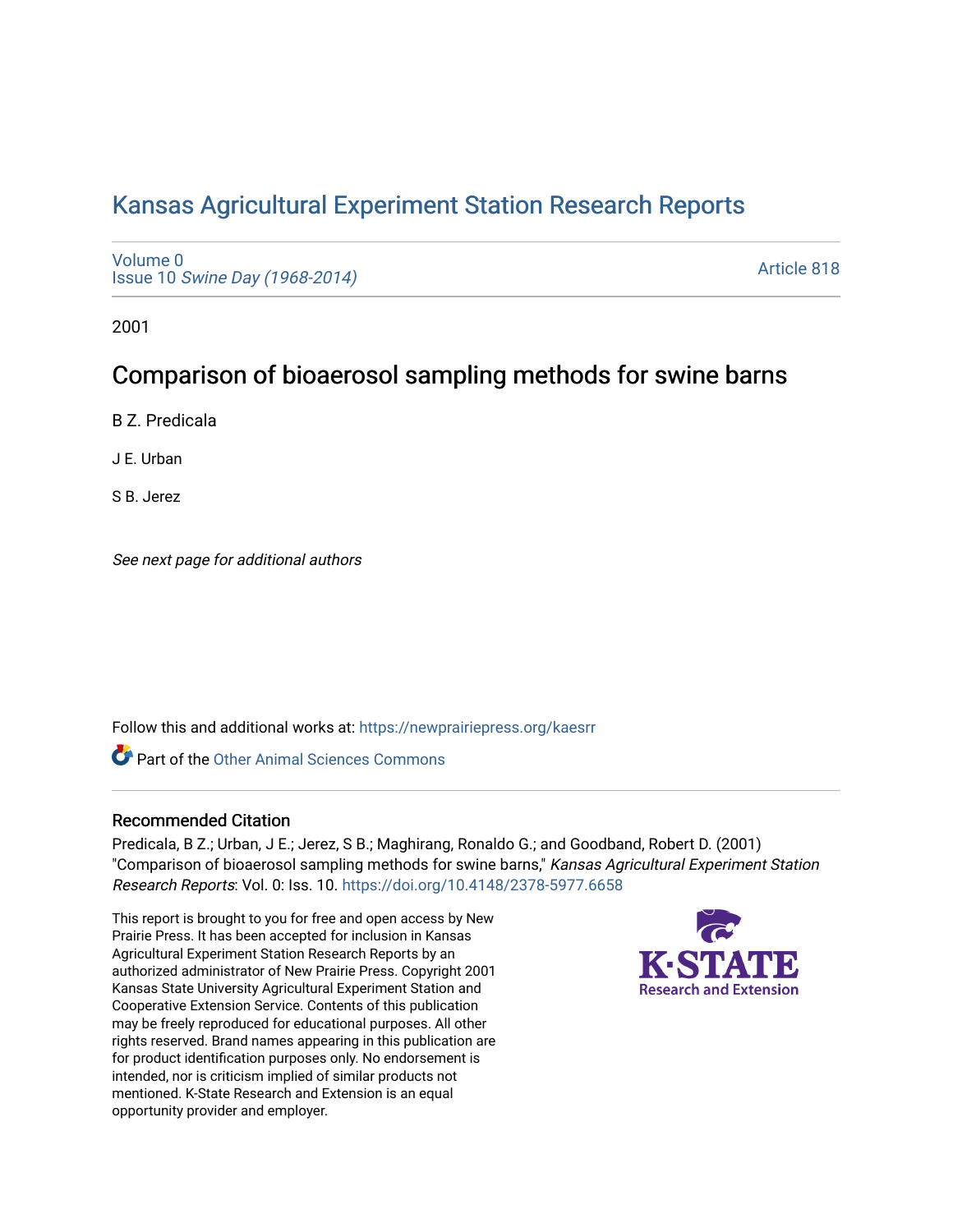## Comparison of bioaerosol sampling methods for swine barns

## **Abstract**

Two bioaerosol sampling methods (Andersen sampler and filtration sampler) were compared. The two samplers were used to assess the bioaerosol loads in two swine finishing barns. They were similar in terms of the species of microorganisms sampled. The persistent strains of microorganisms were various species of the following genera: Staphylococcus, Pseudomonas, Bacillus, Listeria, Enterococcus, Nocardia, Lactobacillus, and Penicillium. However, the use of Andersen sampler resulted in significantly higher bioaerosol concentrations than the filtration sampler. Thus, it appears that filtration sampling can be used for a qualitative survey of bioaerosols in swine barns while the Andersen sampler is suitable for both quantitative and qualitative assessments.; Swine Day, Manhattan, KS, November 15, 2001

## Keywords

Swine day, 2001; Kansas Agricultural Experiment Station contribution; no. 02-132-S; Report of progress (Kansas State University. Agricultural Experiment Station and Cooperative Extension Service); 880; Swine; Airborne microorganisms; Bioaerosol sampling; Swine housing

## Creative Commons License



This work is licensed under a [Creative Commons Attribution 4.0 License](https://creativecommons.org/licenses/by/4.0/).

## Authors

B Z. Predicala, J E. Urban, S B. Jerez, Ronaldo G. Maghirang, and Robert D. Goodband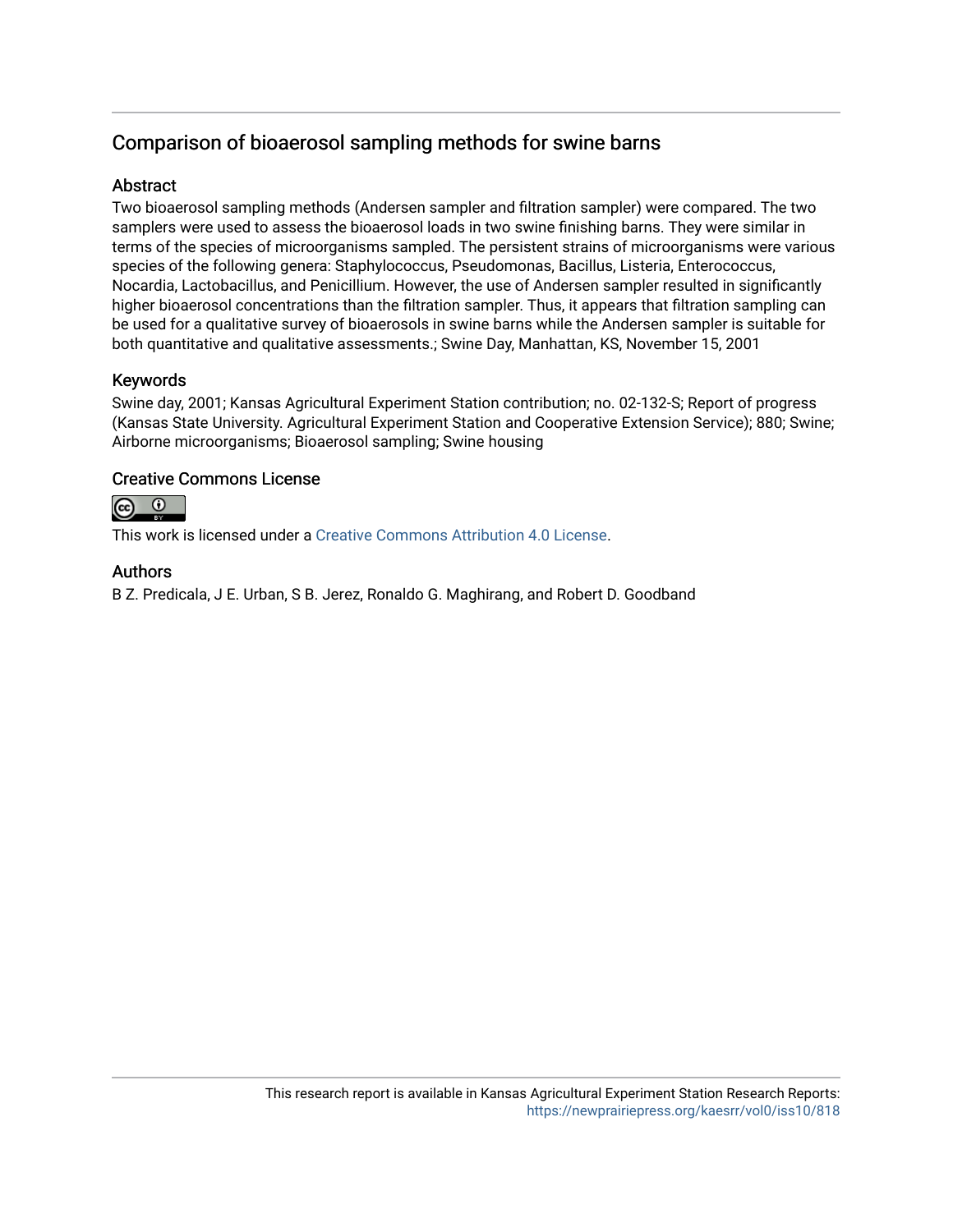#### **COMPARISON OF BIOAEROSOL SAMPLING METHODS FOR SWINE BARNS <sup>1</sup>**

*B. Z. Predicala <sup>2</sup> , J. E. Urban <sup>3</sup> , R. G. Maghirang <sup>2</sup> , S. B. Jerez <sup>2</sup> , and R. D. Goodband*

#### **Summary**

Two bioaerosol sampling methods (Andersen sampler and filtration sampler) were compared. The two samplers were used to assess the bioaerosol loads in two swine finishing barns. They were similar in terms of the species of microorganisms sampled. The persistent strains of microorganisms were various species of the following genera: *Staphylococcus, Pseudomonas, Bacillus, Listeria, Enterococcus, Nocardia, Lactobacillus,* and *Penicillium*. However, the use of Andersen sampler resulted in significantly higher bioaerosol concentrations than the filtration sampler. Thus, it appears that filtration sampling can be used for a qualitative survey of bioaerosols in swine barns while the Andersen sampler is suitable for both quantitative and qualitative assessments.

(Key Words: Airborne Microorganisms, Bioaerosol Sampling, Swine Housing.)

#### **Introduction**

Bioaerosols include airborne particles that are living, as well as large molecules and volatile compounds that were released from a living organism. Previous studies have documented considerably higher bioaerosol concentrations in animal houses than in industrial, residential or ambient settings. Inhalation of bioaerosols can be detrimental

to health through infection, allergy or toxicosis. Thus, there is a need to assess potential health risks by measuring workplace exposure to bioaerosols.

Various bioaerosol assessment methods have been reviewed and the characteristics of the different bioaerosol sampling devices have also been evaluated. However, standard methods for bioaerosol assessment have not been established and no bioaerosol sampler has been fully characterized in terms of its physical and biological sampling efficiencies. In the absence of standard methods, existing methods should be validated.

Impaction and filtration are used widely for assessing the airborne microbial loads inside livestock buildings. The six-stage Andersen viable cascade impactor (herein referred to as Andersen sampler) is the most commonly used bioaerosol sampler; it has served as a reference sampler in evaluating other sampling devices. Filtration sampling, on the other hand, is simple and relatively inexpensive compared to other sampling methods. In addition, filters can be assayed by a variety of culture and non-culture methods.

The main objective of the study was to compare bioaerosol sampling by filtration and impaction (i.e., Andersen sampler). The information will be useful to producers and

<sup>&</sup>lt;sup>1</sup>Supported by the Agricultural Experiment Station, KSU Special Group Incentive Research Awards program, and Kansas Center for Agricultural Resources and Environment. The cooperation and assistance of the swine producer is acknowledged.

<sup>&</sup>lt;sup>2</sup>Department of Biological and Agricultural Engineering.

<sup>&</sup>lt;sup>3</sup>Division of Biology.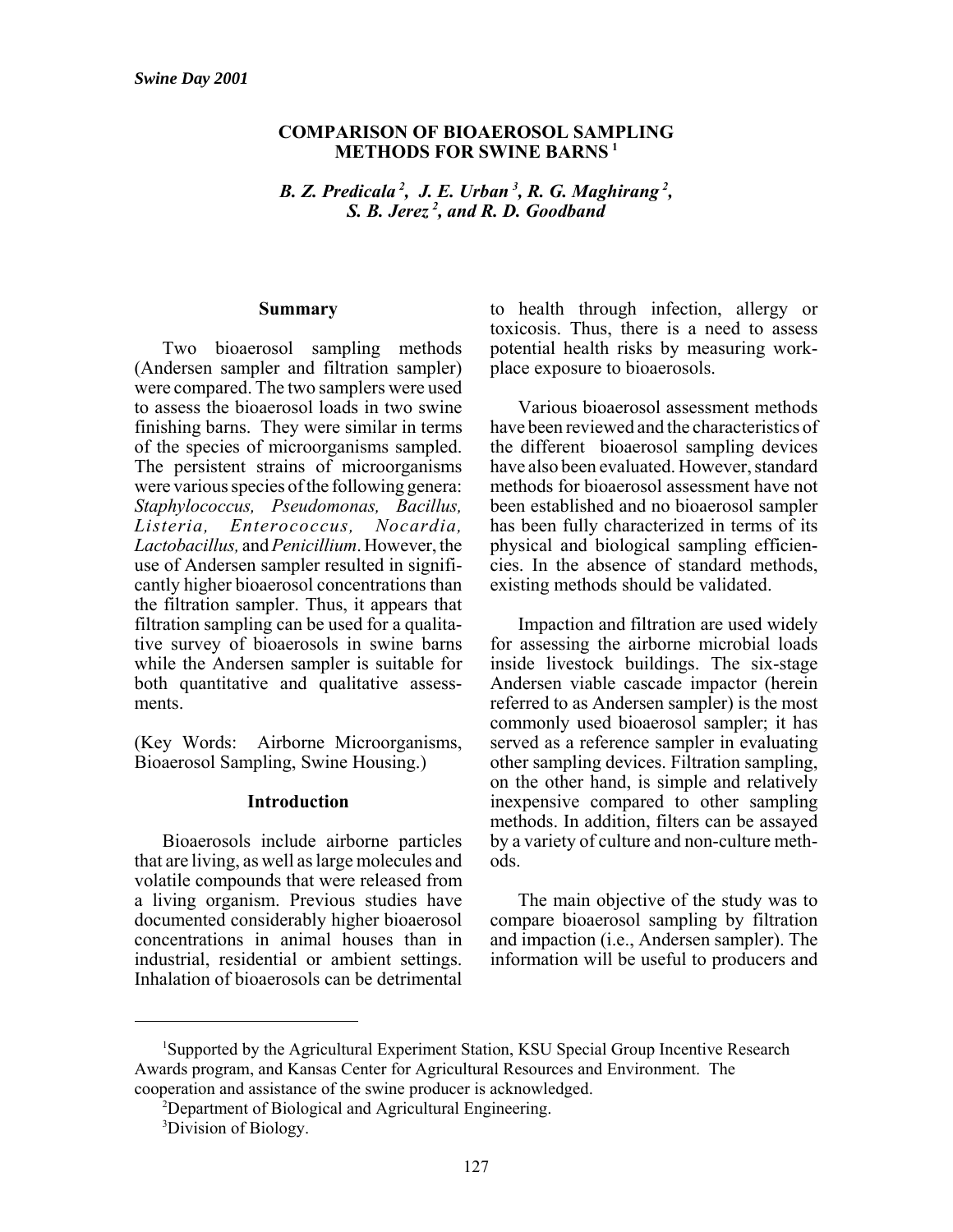researchers in determining appropriate sampling methods for livestock buildings.

#### **Procedures**

Bioaerosol concentrations were measured in two swine finishing barns weekly from November 1999 to June 2000. The barns, one naturally ventilated and one mechanically ventilated, were located on the same commercial swine farm in northeast Kansas. They were similar in terms of outdoor environmental conditions, breed of pigs, type of feeds and supplements, feeding system, veterinary support, and husbandry practices. In addition, both barns had slatted floors, automatic self-feeders, and drinkers. Ground feed from bins outside the barns was distributed through overhead augers to the feeders. Both barns had gas heaters that provided supplemental heat during extremely cold weather, as well as water misting systems for cooling during hot weather.

The naturally ventilated barn (450 ft long, 40 ft wide) had five rooms that were separated from each other by solid partitions from floor to roof. The waste management system consisted of collecting the manure in shallow underfloor pits and flushing the pits twice a week. Environmental conditions inside the barn were regulated by automatically raising or lowering the curtains on either side of the barn, manually adjusting the ridge slot opening, and/or operating the misting system or supplemental heater mentioned above.

The mechanically ventilated barn (175 ft long, 32 ft wide) had two rooms separated by a solid wall and a curtain over a central alley. Ventilation air entered through slot inlets along the top of the side walls and was exhausted by two 3-ft diameter wall fans. The fans were operated intermittently by an electronic thermal controller system. Manure was collected in static pits about 4 ft deep; a submerged stand pipe maintained the manure slurry depth at 3 ft by draining the overflow into the pipe to a nearby lagoon. In each room, two fans with a diameter of 2 ft provided pit ventilation.

The mean stocking densities were 7.3 and  $7.0$  ft<sup>2</sup>/head in the naturally and mechanically ventilated barns, respectively. The pigs were brought into the barns when they weighed about 50 to 75 lb each and remained in the barns for about 15 to 17 weeks, until they reached a marketing weight of about 240 to 275 lb.

The air temperatures inside the barns ranged from 58 to 90°F with a slightly lower mean for the naturally ventilated barn at  $71^{\circ}$ F (SD = 10°F) compared to the mechanically ventillated barn at  $76^{\circ}$ F (SD =  $7/F$ ). The relative humidity (RH) inside the barns ranged from 26 to 61% with a mean of 40%  $(SD = 11\%)$ . The outside air temperatures for the duration of the study (obtained from the nearest weather station) ranged from 28 to 80°F with a mean of 48 $/F$  (SD = 15°F), and the outside RHs ranged from 37 to 90%, with a mean of  $66\%$  (SD =  $18\%$ ).

Two bioaerosol sampling methods were used: filtration and impaction. Filtration involved collection of airborne particulates on sterilized cellulose nitrate membrane filters and incubation on plates with R2A agar as culture medium. Air was sampled at a flow rate of 2.0 L/min for 3 minutes. An open-faced filter holder loaded with a 47 mm membrane filter and a 37-mm membrane filter with a respirable dust cyclone preseparator were used for sampling total and respirable bioaerosols, respectively. The cyclone had a 50% cut-point of 4.0 µm aerodynamic diameter. Duplicate samples were obtained inside each barn along the alley; one sample was taken about 5 m upwind outside each barn to determine the background concentration.

Sampling by impaction was done with the Andersen sampler. The sampler was a cascade impactor with 400 holes per stage and was able to separate the particles into the following size ranges: >7, 4.7-7, 3.3-4.7, 2.1- 3.3, 1.1-2.1, and 0.65-1.1 µm. It was operated with a Petri dish with R2A agar under each stage. Duplicate samples were collected inside each barn along the alley at an airflow rate of 28.3 L/min for 1 min.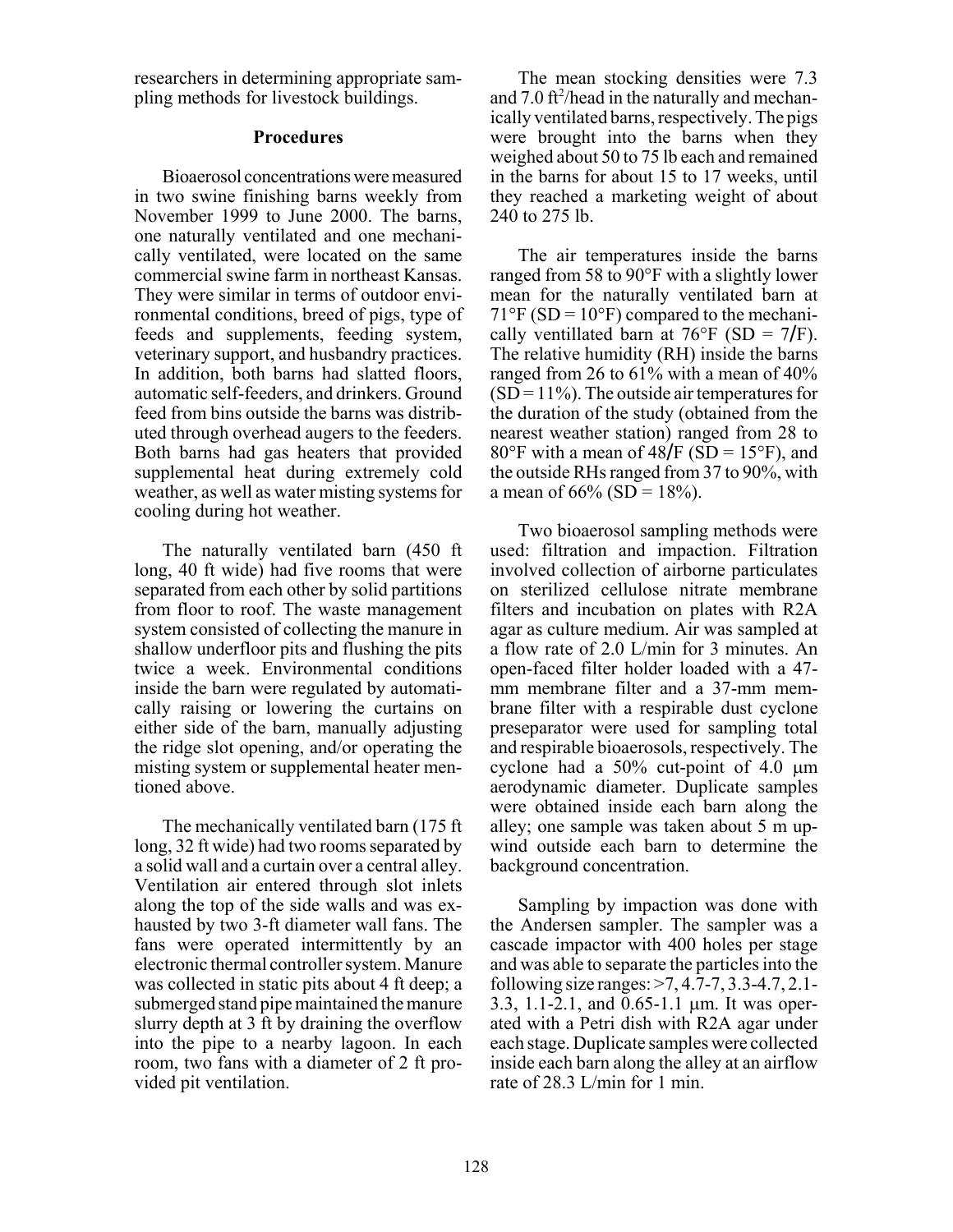All culture plates were incubated at room temperature (77°F  $\pm$  9°F) for 72 h. After incubation, the colony forming units (CFUs) were counted with a colony counter. The colonies on each plate also were categorized based on appearance (i.e., color, surface form, size and surface texture). The commonly encountered strains were isolated and pure cultures of each were preserved on R2A agar stock slants. The stock strains were Gram stained and the species determined whenever possible by inoculating them on different types of selective and differential media (MacConkey, Phenethyl Alcohol Agar, Kligler's Iron Agar, Lysine Iron Agar, Sheep blood agar), which were examined according to the medium protocol.

Bioaerosol concentrations were obtained by dividing the number of CFUs by the volume of air sampled (6 L for the filter sampler and 28.3 L for the Andersen sampler). For the Andersen sampler, the total bioaerosol concentration was the sum of CFU concentrations in all six stages while the respirable fraction was taken as the sum of CFU concentrations in stages 3 to 6 (<4.7 µm aerodynamic diameter). Paired t-tests on the CFU concentrations to compare the two barns and the two sampling methods were conducted using PC-SAS.

#### **Results and Discussion**

In the 2000 Swine Day Report of Progress (p 114) we reported total CFU and respirable CFU values for both the mechanically and naturally ventilated barns. Since that publication, we have continued to monitor these criteria. However, the values remain similar to those collected last year. The total CFU concentration in the NV barn obtained by the filter sampler ranged from  $1.2 \times 10^4$  to  $2.4 \times 10^5$  CFU/m<sup>3</sup> with a mean of  $5.8 \times 10^4$  CFU/m<sup>3</sup>. Corresponding values in the mechanically ventilated barn ranged from  $1.3 \times 10^4$  to  $1.4 \times 10^5$  CFU/m<sup>3</sup> with a mean of  $6.5 \times 10^4$  CFU/m<sup>3</sup>. The respirable CFU concentration in the NV barn ranged from  $5.0 \times 10^2$  to  $4.5 \times 10^4$  CFU/m<sup>3</sup> with a mean of  $1.0 \times 10^4$  CFU/m<sup>3</sup> and the corresponding values in the mechanically ventilated barn ranged from  $1.6 \times 10^3$  to 6.4 x  $10^4$ with a mean of  $1.1 \times 10^4$  CFU/m<sup>3</sup>. The respirable fraction was about  $20\%$  (SD = 19.9%) of the total CFU concentration in the naturally ventilated barn and about  $18\%$  (SD = 11.9%) in the mechanically ventilated barn. The two barns did not show any significant difference (P>0.05) in total and respirable CFU concentrations obtained by filtration.

Similar trends were observed in the total and respirable CFU concentrations in the naturally ventilated and mechanically ventilated barns measured by the Andersen sampler, although the actual concentrations were higher compared to those obtained by filtration. Thus, for both the filter and Andersen samplers the corresponding data from the two barns were combined in subsequent analyses.

The total CFU concentrations inside the barns measured by filtration were about 3.6 times (range  $= 0.5$  to 11.0) the outside concentrations while the inside respirable values were about 2.9 times (range  $= 0.1$  to 9.5) the outside concentrations. This was expected because the main sources of bioaerosols were inside the barns. The measured concentrations were within the range of published values from similar studies in swine buildings.

Comparison of the two samplers showed significant differences  $(P<0.05)$  in the total and respirable CFU concentrations (Table 1). Filtration had significantly  $(P<0.05)$  lower (by about 23%) total CFU concentration compared to the Andersen sampler. This could be attributed to the possible desiccation of the microorganisms on the membrane filter during sampling.

The filter sampler with the cyclone preseparator also had significantly  $(P<0.05)$ lower respirable CFU concentration compared to the Andersen sampler (Table 1). The large disparity in the respirable fraction between the two sampling methods (about 68% in terms of respirable CFU concentration) could be explained by several factors such as the possible desiccation associated with filtration, slightly lower cut-off diameter of the cyclone preseparator  $(4.0 \mu m)$ compared to that of the Andersen sampler